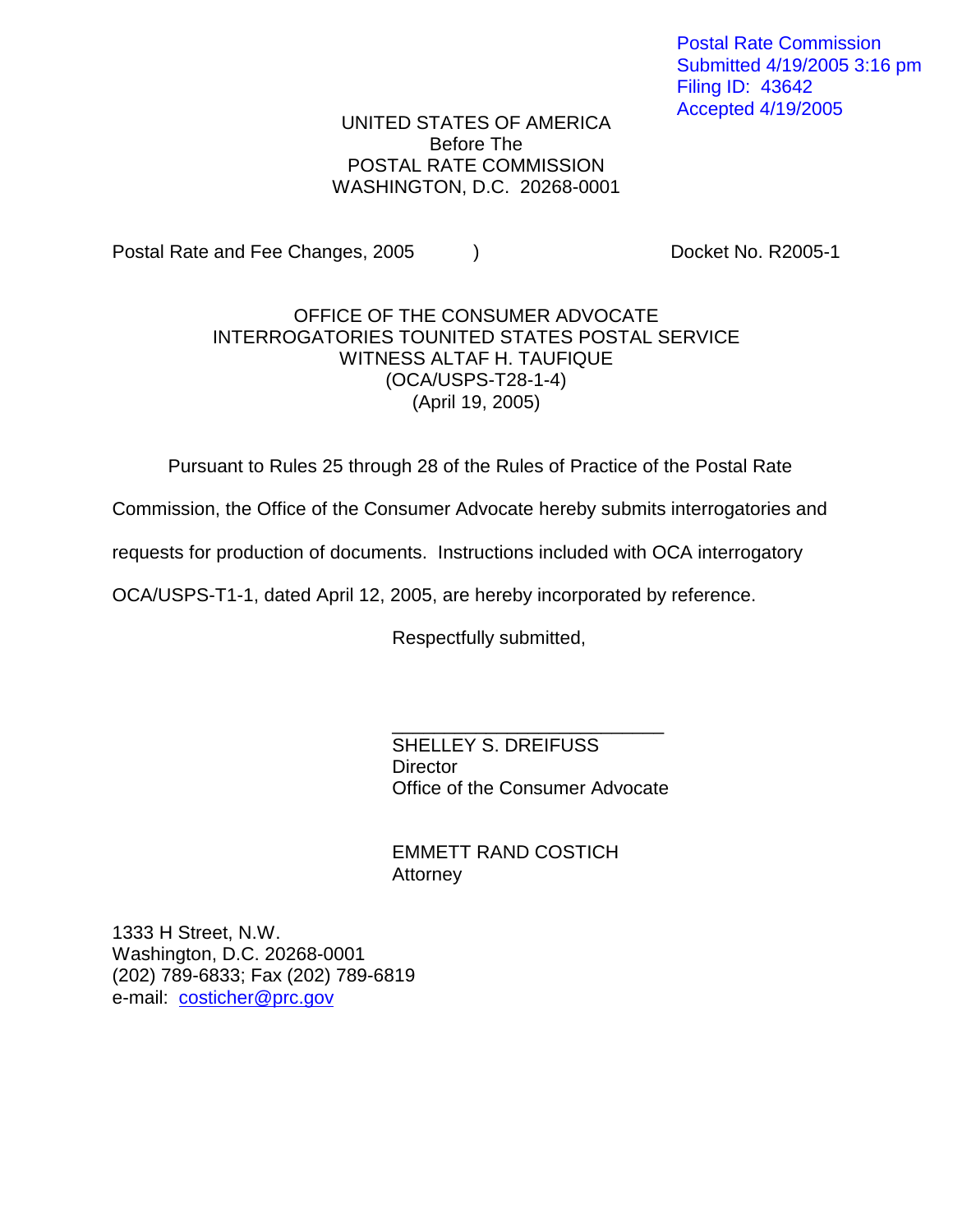OCA/USPS-T28-1. Please refer to your testimony, Tables 11 and 12, the "Summary of Revenues" for the test year before rates and after rates, respectively. Please provide the "Summary of Revenues" for Fiscal Years 2004 and 2005 in the same manner as the test year before rates and after rates "Summary of Revenues" shown in Exhibit USPS-28A, Tables 11 and 12.

OCA/USPS-T28-2. Please refer to LR-K-115, USPST28Aspreadsheets.xls, worksheet "FCM-9 Cap One," showing the Capital One volume and average discount.

- a. For Fiscal Years 2005, 2006, 2007, and 2008, please show the derivation of the Capital One's volume estimate. Provide citations to all figures used, and explain all assumptions.
- b. Please explain the purpose and use of estimates for Capital One's volumes for Fiscal Years 2007 and 2008 in this proceeding.
- c. Please confirm that Capital One's estimated annual volume on which discounts were paid in FY2004 was 63,862,895 (69,184,803 / 13 \* 12). See Docket No. MC2002-2, Data Collection Report, January 31, 2005, at Appendix A: page 1. If you do not confirm, please explain.

OCA/USPS-T28-3. Please refer to LR-K-115, USPST28Aspreadsheets.xls, worksheet "FCM-6 Discover AR," and the line "Revenue Lost."

- a. Please confirm that the amount of "Revenue Lost" for FY 2005 should be \$1,711,125. If you do not confirm, please explain.
- b. Please explain the purpose and use of estimates for Discover's volumes and incremental revenue for Fiscal Years 2007 and 2008 in this proceeding.